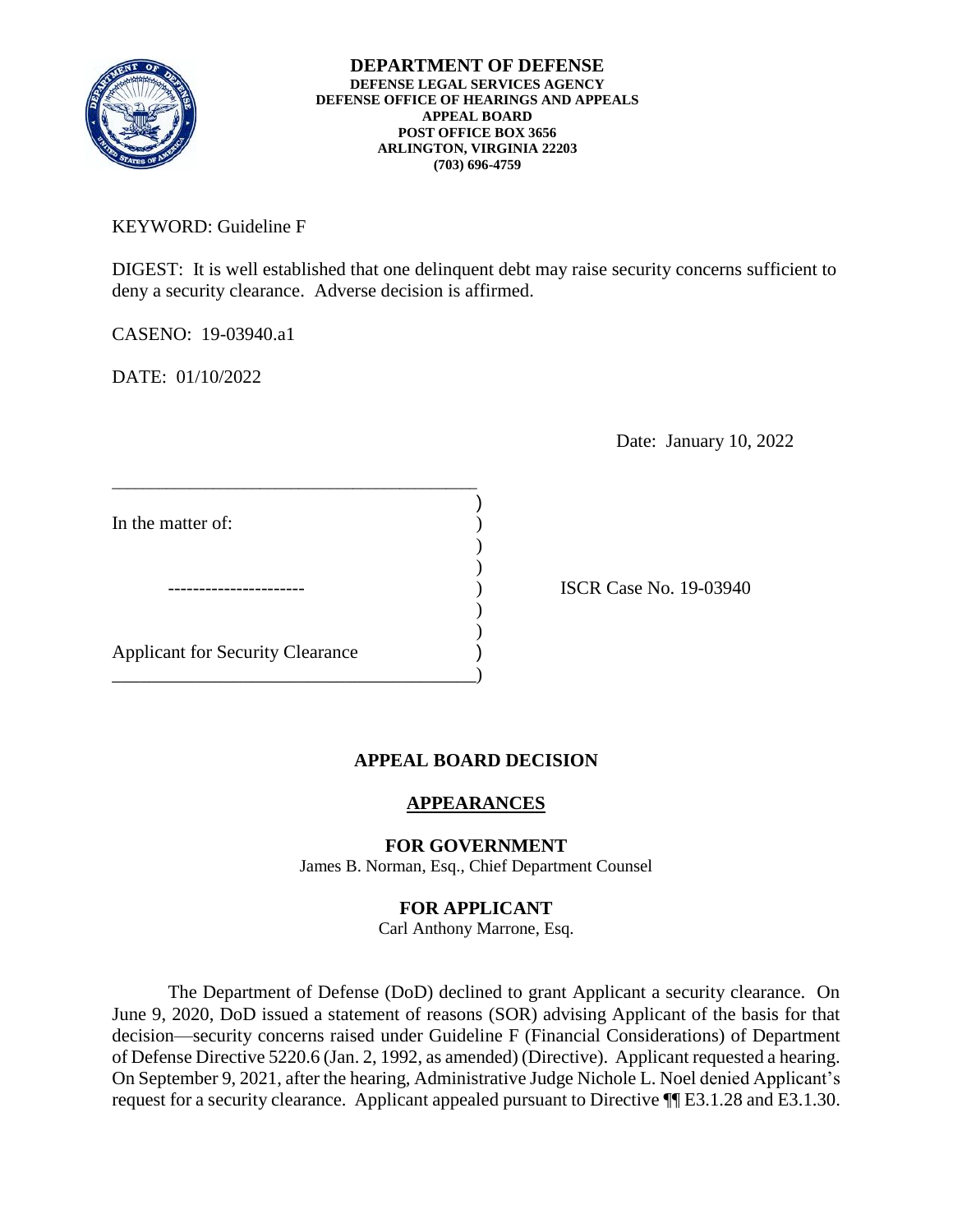Applicant raised the following issue on appeal: whether the Judge's analysis of the evidence was flawed, resulting in a decision that was arbitrary, capricious, or contrary to law. Consistent with the following, we affirm.

 The SOR alleged that Applicant had a charged-off mortgage loan of about \$84,700, a home foreclosure in 2018, a delinquent bank debt of about \$1,000, three state tax liens totaling about \$105,000, and three Federal tax debts totaling about \$315,000. The Judge found against Applicant on two Federal tax debts totaling about \$169,000 and for him on the other allegations. In responding to the SOR, Applicant admitted the two tax debts for which the Judge entered unfavorable findings.

 In his brief, Applicant contends that his delinquent tax debts are not a sufficient basis for denying his security clearance. His brief states:

[The Judge] found [SOR ¶] 1.h and 1.i against [Applicant]. Both of these concerns cite [Applicant's] indebtedness to the IRS for a sum of \$169,821. This debt, *alone*, is the basis for denying [Applicant's] security clearance. This is contrary to the policy behind Guideline F.

 To be clear, merely having debt (even a lot of debt) is not a security concern. . . . Rather, a close reading of Guideline F makes it clear that the Government is concerned with granting access to classified information to people with: (1) a particular condition (i.e., addiction, mental health problems, etc.); (2) a particular state of mind (i.e., disregard for the law, unrealistic confidence about one's finances, etc.); or (3) a particular vulnerability (i.e., susceptible to blackmail or manipulation).

 There is nothing in the record to suggest that [Applicant] has any concerning condition, state of mind, or vulnerability. There is not a scintilla of evidence that [Applicant] has a problem with . . . alcohol, gambling, drugs, prostitution, or anything of the sort. There is a complete absence of information that [Applicant] has problems with impulse control. [Appeal Brief at 7.]

 This argument lacks merit. Provisions of the Directive should not be construed in a narrow and artificial manner that does not adequately take into account the compelling interest of the industrial security program. *See, e.g.*, ISCR Case No. 02-02195 at 5 (App. Bd. Apr. 9, 2004). A plain reading of Guideline F does not support Applicant's arguments. He is apparently focusing on the second and third sentences of "*The Concern*" paragraph for Guideline F and ignoring the obligations may indicate poor self-control, lack of judgment, or unwillingness to abide by rules and ability to protect classified or sensitive information." Directive, Encl. 2, App. A ¶ 18. His the Judge applied, *i.e.*, that an applicant's "inability to satisfy debts;" "history of not meeting United States in protecting and safeguarding classified information and the basic objectives of the first sentence, which reads: "Failure to live within one's means, satisfy debts, and meet financial and regulations, all of which can raise questions about an individual's reliability, trustworthiness, interpretation of this guideline also ignores the clear language of the disqualifying conditions that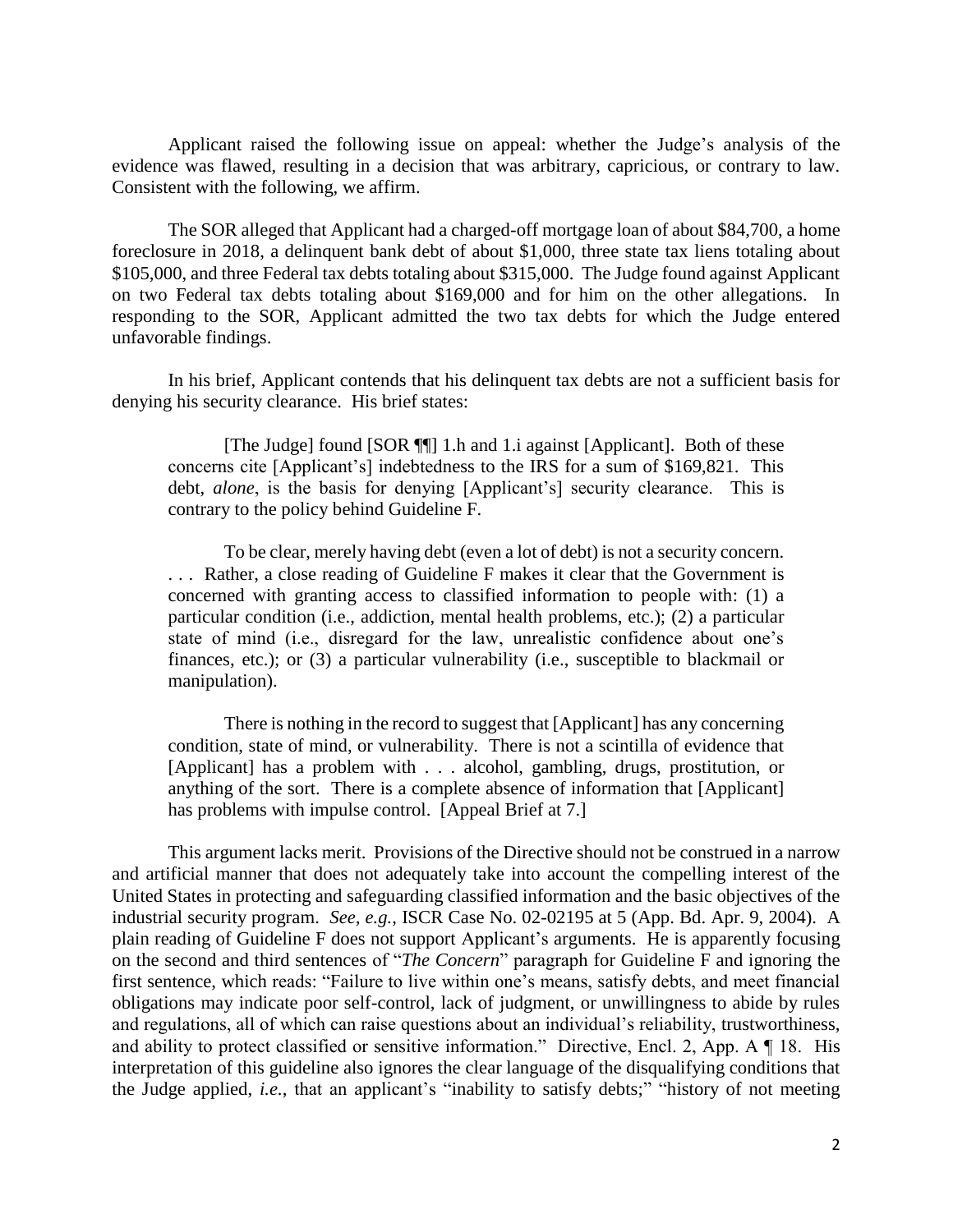financial obligations;*"* and ". . . failure to pay annual Federal . . . tax as required*"* "could raise a security concern and may be disqualifying[.]" *Id*. at ¶¶ 19, 19(a), 19(c), and 19(f). Application of those disqualifying conditions is not limited to applicants with addictions, mental problems, or other conditions/circumstances identified in Applicant's argument.

 An applicant's failure to meet his or her financial obligations in a responsible manner could indicate that he or she may be irresponsible, unconcerned, or negligent in handling and safeguarding classified information. It is well established that one delinquent debt may raise security concerns sufficient to deny a security clearance. *See, e.g.*, ISCR Case No. 14-05366 at 3 (App. Bd. Feb. 5, 2016). Furthermore, the Directive presumes there is a nexus or rational connection between admitted or proven circumstances under any of its guidelines and an applicant's security eligibility. *Id*. In this case, Applicant's delinquent tax debts are sufficient to raise Guideline F security concerns.

 In his brief, Applicant does not challenge any of the Judge's specific findings of fact. Instead, he contends the Judge improperly analyzed the evidence. He argues "it is impossible to determine the logic, appropriateness, and fairness of [the Judge's] approach." Appeal Brief at 3. This contention is not persuasive. In her analysis, the Judge noted that Applicant and his wife mismanaged their income tax obligations and lived beyond their means. As a result, he experienced financial problems that were not entirely beyond his control. Although he hired a tax attorney to assist him and has not incurred any additional tax delinquencies since 2018, he still owes \$169,000 in delinquent Federal taxes for 2016 and 2017. "While Applicant has demonstrated his willingness to resolve his outstanding federal tax liability, the record does not contain a sufficient history of tax compliance or repayment of his outstanding federal tax debt to fully mitigate the alleged financial considerations." Decision at 7. The Judge's conclusions were reasonable inferences drawn from the record evidence. Based on our review of the record, there is no reason to conclude that the Judge's analysis was illogical, inappropriate, or unfair. A decision is not unfair merely because the Judge denied or revoked an applicant's security clearance eligibility. eligibility. The balance of Applicant's argument amount to a disagreement with the Judge's weighing

 of the evidence. He argues, for example, that the Judge erred by failing to consider important problems were attributable to his ex-wife and that, since separating from her, he has not had any further problems. An applicant's ability to argue for an alternative interpretation of the record evidence does not demonstrate the Judge's findings and conclusions are erroneous. *See, e.g.*, ISCR Case No. 99-9020 at 2 (App. Bd. Jun. 4, 2001). Applicant has not rebutted the presumption that the Judge considered all the evidence in the record, nor has he shown the Judge weighed the evidence in a manner that was arbitrary, capricious, or contrary to the evidence. *See, e.g.*, ISCR evidence and emphasizing unfavorable over favorable evidence. He also claims that his financial Case No. 19-01400 at 2 (App. Bd. Jun. 3, 2020).

 Applicant failed to establish the Judge committed any harmful errors. The Judge examined the relevant evidence and articulated a satisfactory explanation for the decision. The decision is sustainable on this record. "The general standard is that a clearance may be granted only when 'clearly consistent with national security.'" *Department of the Navy v. Egan*, 484 U.S. 518, 528